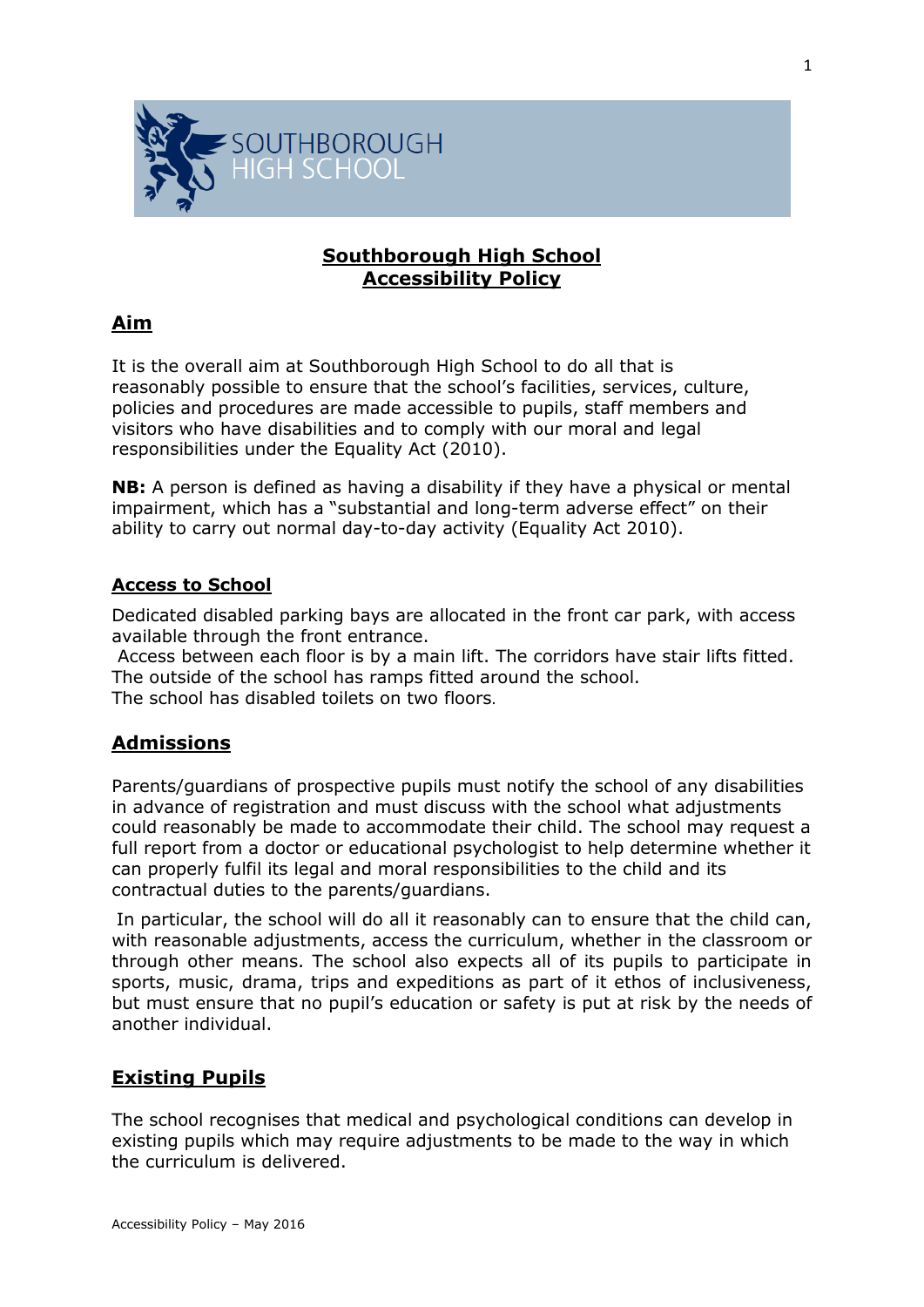Parents/guardians must, as soon as possible, disclose to the school in confidence any known medical condition, health problem or allergy affecting an existing pupil. Where appropriate, the Head Teacher shall set up a consultation process so that interim measures can be put in place to support the pupil, and that longer term requirements may be determined. The school will, to the best of its ability, make such adjustments as are reasonably practicable to allow a pupil to continue at the school.

## **Learning Difficulties**

The school shall do all that is reasonably possible to detect and deal appropriately with a learning difficulty, which amounts to a "special educational need". The school staff are not, however, qualified to make a diagnosis of specific learning difficulties such as dyslexia, dyspraxia, or other learning difficulties. The screening tests available to schools are indicative only; they are not infallible. Parents/guardians will be notified if a screening test indicates that a pupil may have a learning difficulty. It will be the responsibility of the parent/guardian to arrange any formal assessments; the school can help with this process by recommending specialist help.

### **Prospective Staff Members**

Prospective staff members must notify the school of any disabilities as part of their application and must discuss with the school what adjustments could reasonably be made to accommodate them should they be employed. The school may request a full report from a doctor to help determine whether it can properly fulfil its legal, moral and contractual responsibilities to the prospective staff member, its pupils and their parents/guardians.

### **Existing Staff Members**

The school recognises that medical and psychological conditions can develop in existing staff members which may require adjustments to be made to the way in which they are employed.

Existing staff members must, as soon as possible, disclose to the school in confidence any known medical condition or health problem. Where appropriate, the Head Teacher shall set up a consultation process so that interim measures can be put in place to support the staff member, and that longer term requirements may be determined. The school will, to the best of its ability, make such adjustments as are reasonably practicable to allow a staff member to continue at the school.

### **Reasonable Adjustments**

The school shall endeavour to make reasonable adjustments to aid a prospective or existing pupil/staff member. Such adjustments may include (but not limited to):

- Installing low gradient ramps for easy access on the ground floor;
- Allocating a classroom on the ground floor;
- Specialist seating or any other relevant classroom resources or equipment.

In defining what is reasonable, the school shall take into account: